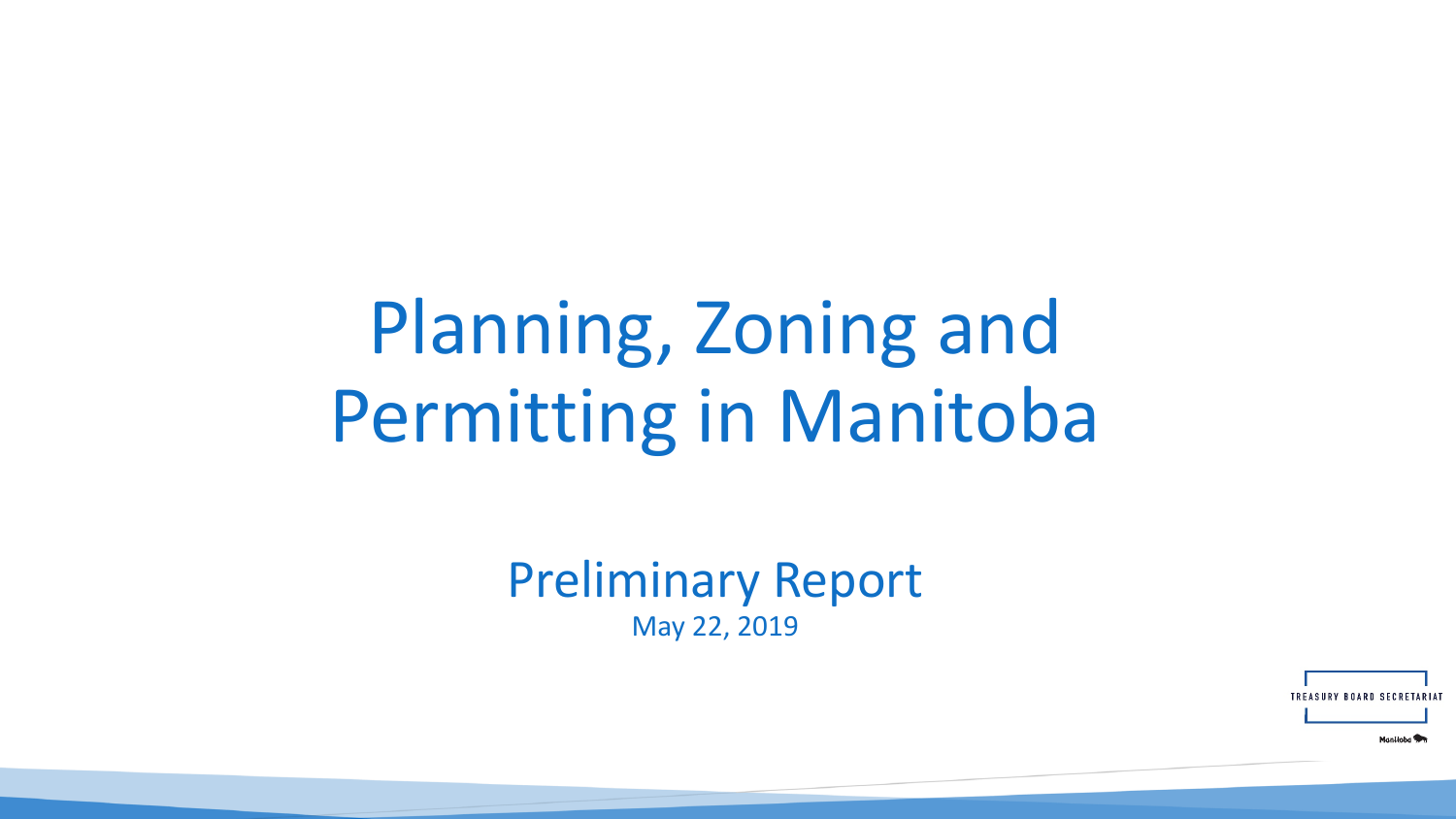# Scope of Review

- Following on the initial phase of work conducted by the Red Tape Task Force (May 2018), in Order in Council 157/2019, Cabinet asked Treasury Board Secretariat (TBS) to undertake an independent program review of the planning, zoning and permitting process in Manitoba through the lens of economic development
- Specifically, to the extent that development can occur more efficiently, what would be the economic benefit to Manitoba?
- Our review had a broad, province-wide scope
	- Includes all of the City of Winnipeg, rural municipalities, municipal planning districts, Manitoba Hydro and the OFC
	- Includes permitting administered at the provincial and municipal levels, including: building, electrical, plumbing, gas, pressure, and occupancy permits
	- Provincial statutes pertaining to permitting
	- Excludes exploration, mining and prospecting permits, amusement, motor vehicle permits, signage and environmental permits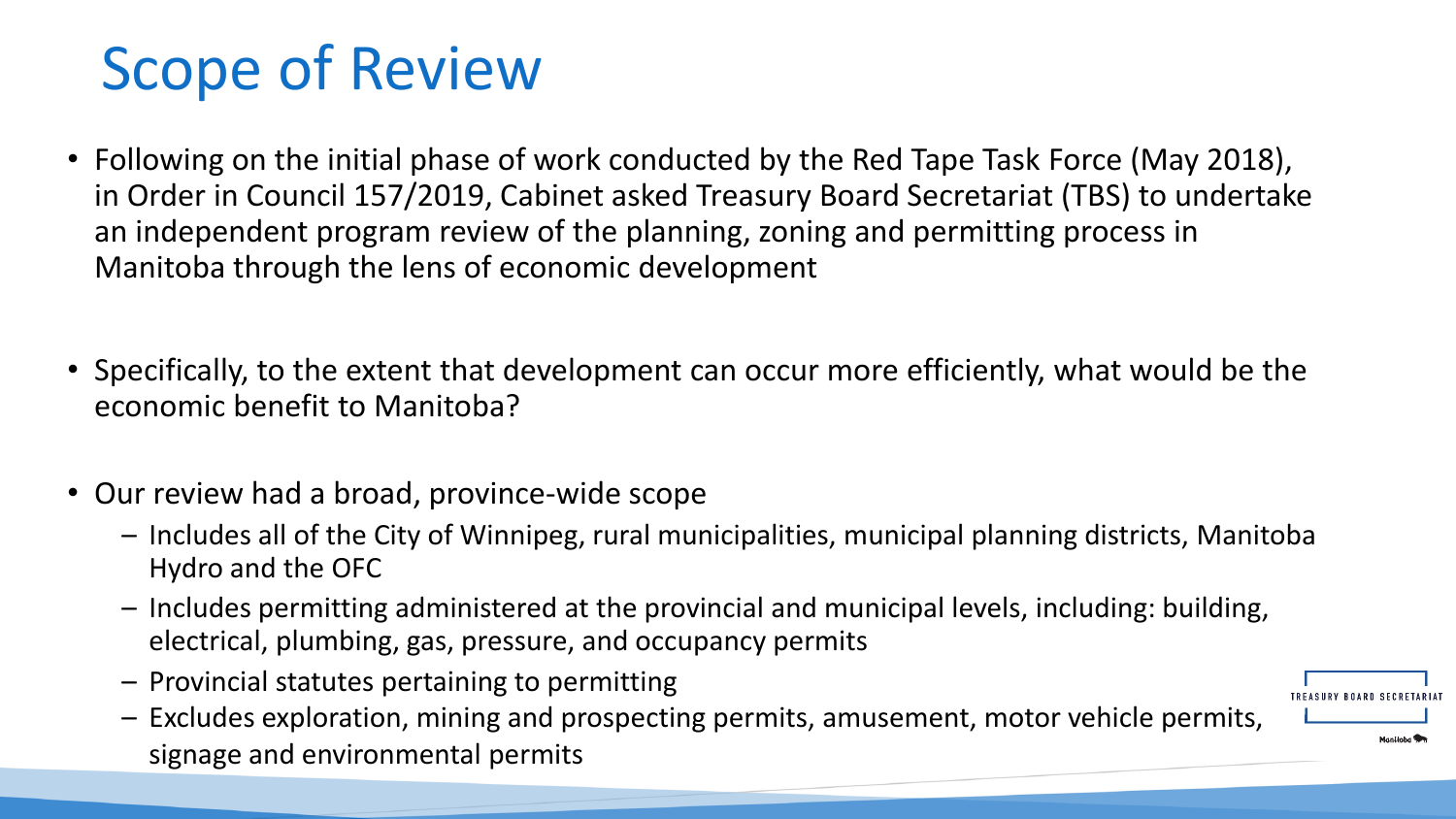# Our "Working Thesis"

- In the course of its consultations, the report of the Red Tape Task Force (May 2018) heard that regulatory systems and processes actively discourage the investment of private capital, and that areas of Manitoba are not "open for business"
- The working thesis of our review was, simplistically, that "**a permit delayed has a meaningful impact on the Manitoban economy**". We then set about gathering evidence to test this thesis:
	- What is the relationship between permitting activity and the economy (and tax revenues)?
	- Are developments / investments of private capital being unnecessarily<sup>\*</sup> delayed?

\* We stress the word "unnecessarily". We are not advocating for development that is not subject to plans, by-laws and codes. These have a critical role in ensuring that development is responsible. When we speak of unnecessary delays, we are  $\frac{1}{1}$ referring to *compliant* development proposals that are not advanced to the occupancy stage in a timely manner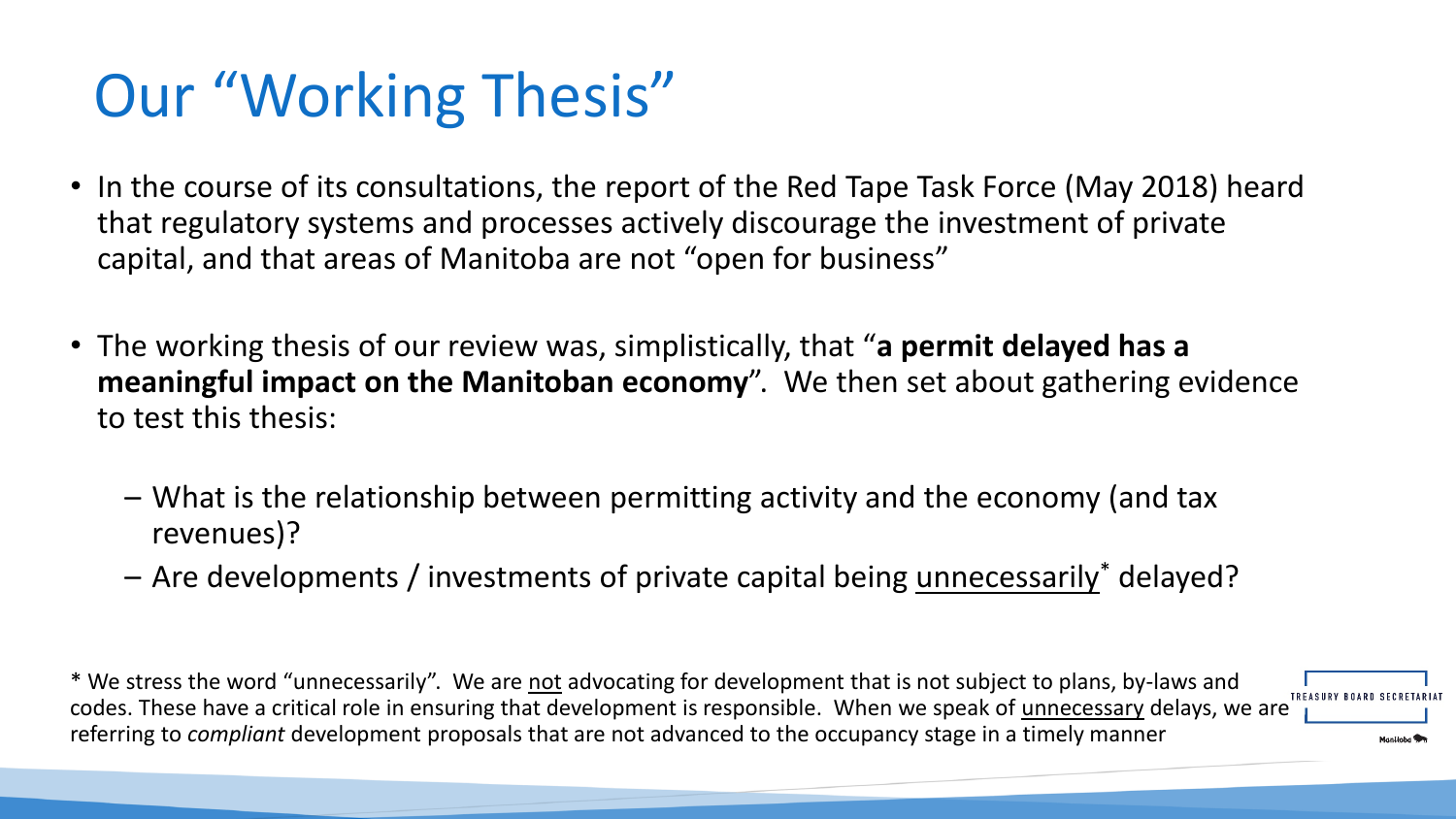# Why This Review Matters

- The Manitoban economy cannot flourish without private sector capital being invested in residential, commercial and industrial development:
	- Represents \$5.1B of investment a year, or around 7% of GDP
	- Creates the infrastructure to become homes, workplaces and industrial engines for the future
	- Responsible for over 24,000 jobs
- Private sector construction plays an enormous role in creating jobs, building communities and places to work and contributing to our overall economic prosperity
- It also creates a robust and stable tax base, enabling governments to have the financial stability to deliver important front line services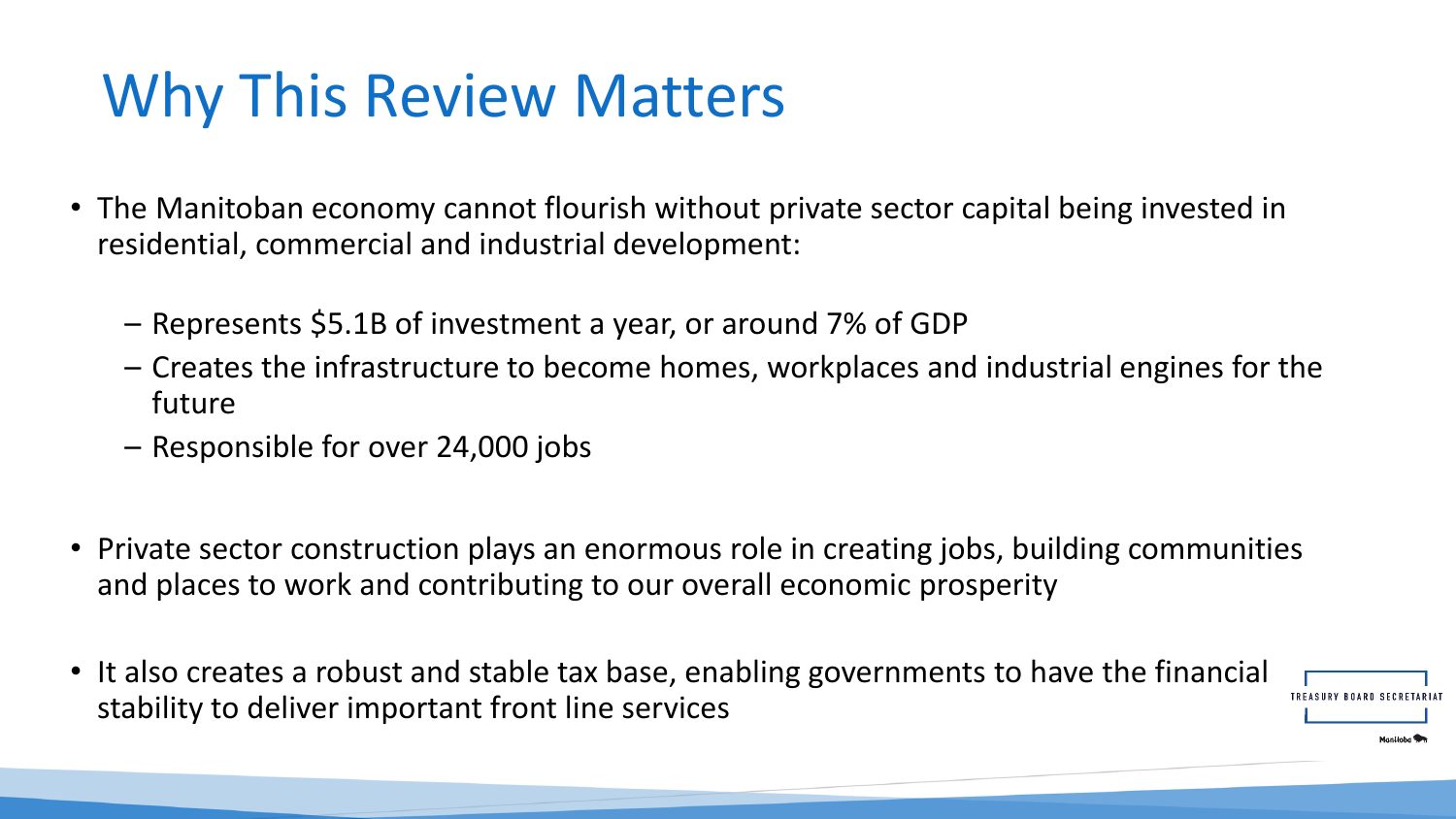# Independent Review Function

- TBS is a central government agency designed to play a "challenge function" within the Government of Manitoba
	- As such, we are constantly required to act independently when performing financial analysis, making budgetary recommendations, or conducting program reviews
	- We provide unbiased, evidence-based recommendations to government
- This review is being conducted solely by public servants within TBS
	- We would also like to express gratitude of the support being received from other public servants across many government departments, notably Manitoba Finance and seven other Deputy Ministers
- TBS will deliver its report directly to Cabinet without the prior review or direction from elected officials on Treasury Board

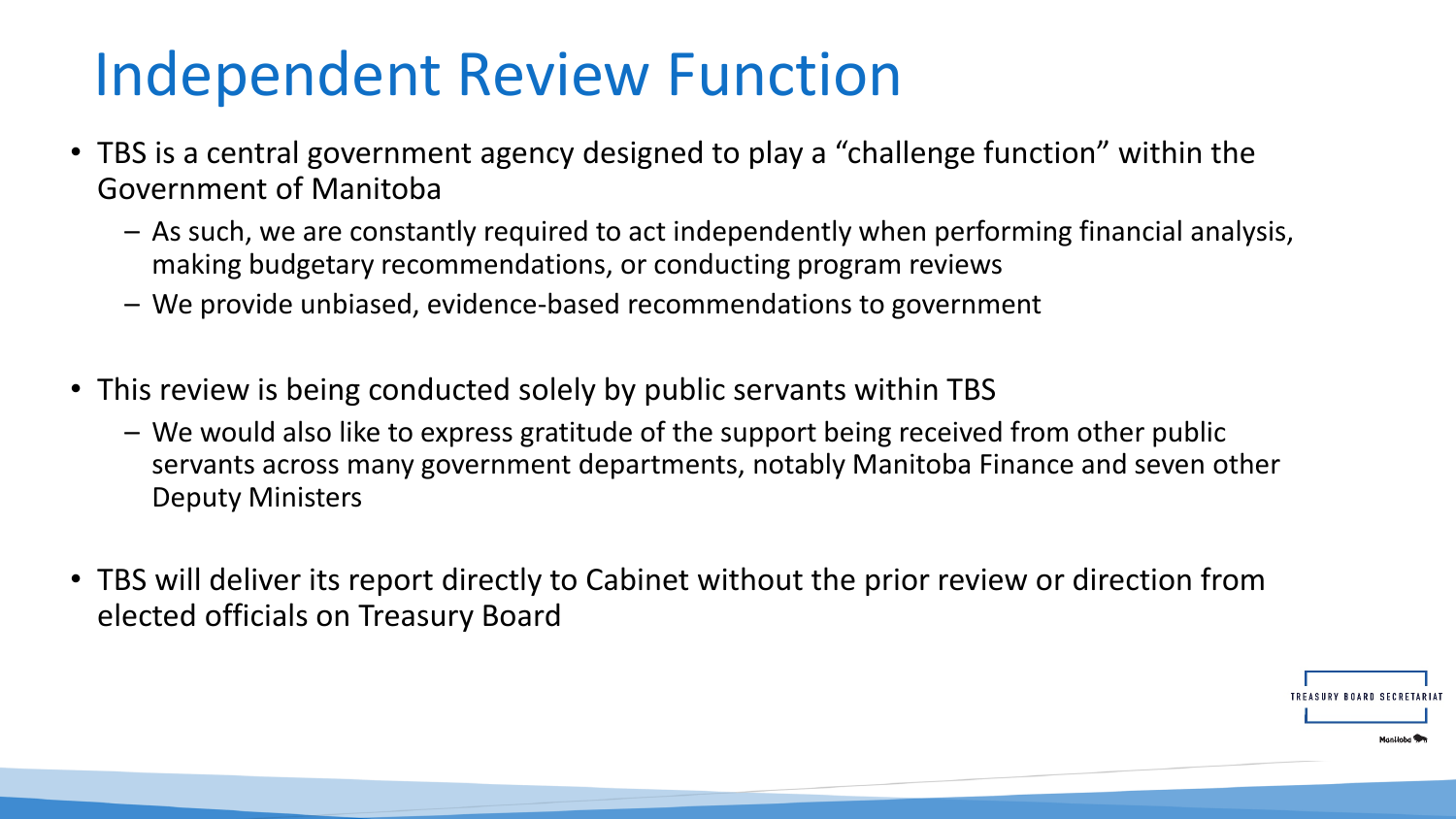# The Role of the Province in Planning

- It is the Province's responsibility to ensure that the Province's regulatory processes operate in an efficient, transparent and consistent manner and achieve the desired outcomes
- All of the regulatory processes examined in the course of this review operate under legislative authorities directly derived from Provincial legislative jurisdiction
	- At no point did our review stray to matters outside of Provincial jurisdiction
- It is important to note that *only the Province has the legislative authority to structurally fix these problems*. The regulatory agencies we reviewed (including Manitoba Hydro, the OFC, municipalities and planning districts) do not have the mechanisms to implement legislative reforms – they need provincial legislative support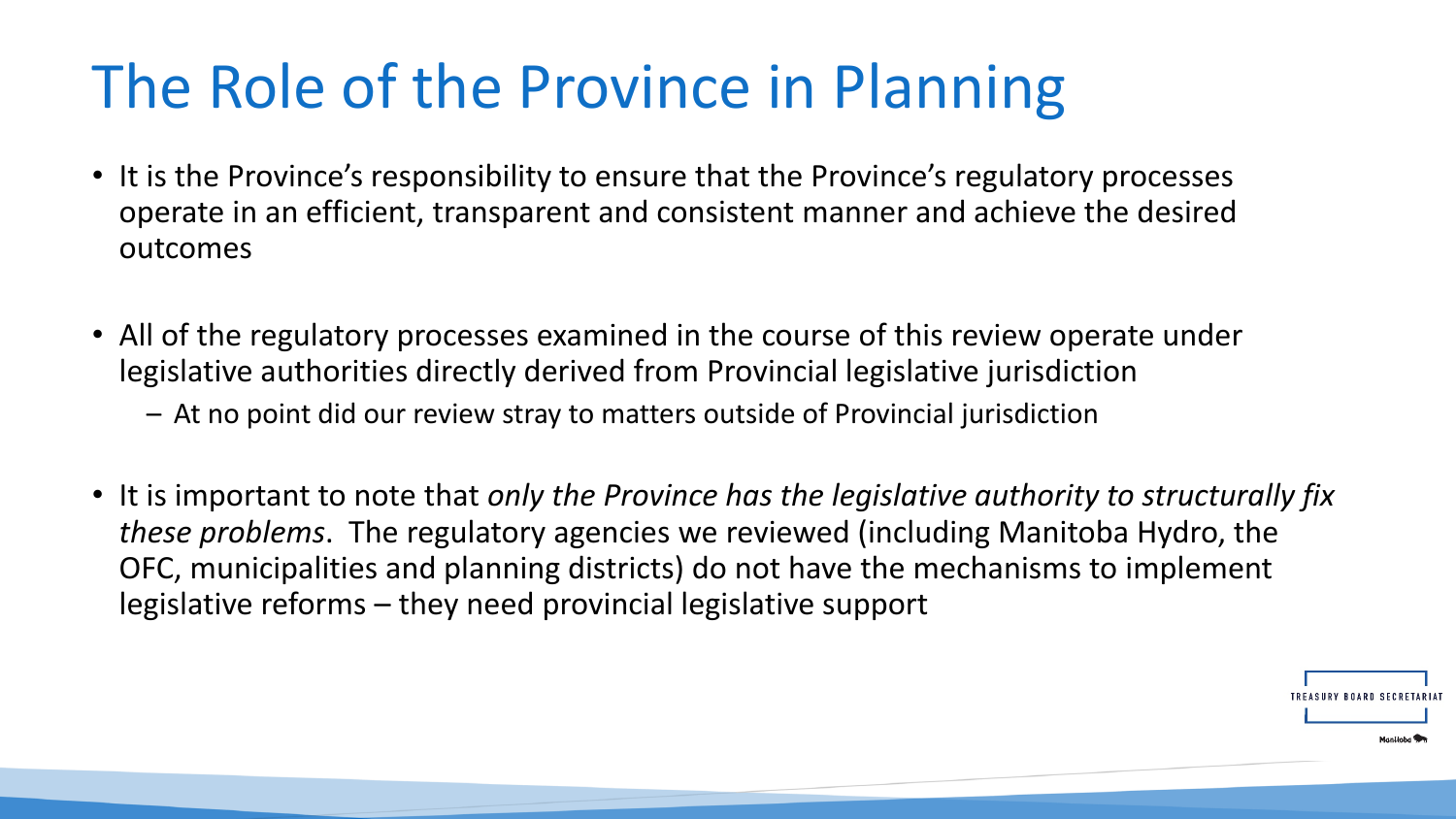# TBS Program Review Methodology

• The Project Team employed a five-phase process to complete the review.



#### Outputs:

- Confirmed work plan •
- Defined scope of the review
- Assembled key resources and contributors
- Developed the Review Framework
- Conducted data collection exercise
- Completed a jurisdictional scan
- Completed stakeholder consultations
- Reviewed and assessed data
- Identified best practices
- Assessed opportunities for improvement
- Developed recommendations
- Draft Report
- Incorporate feedback
- Finalize Report

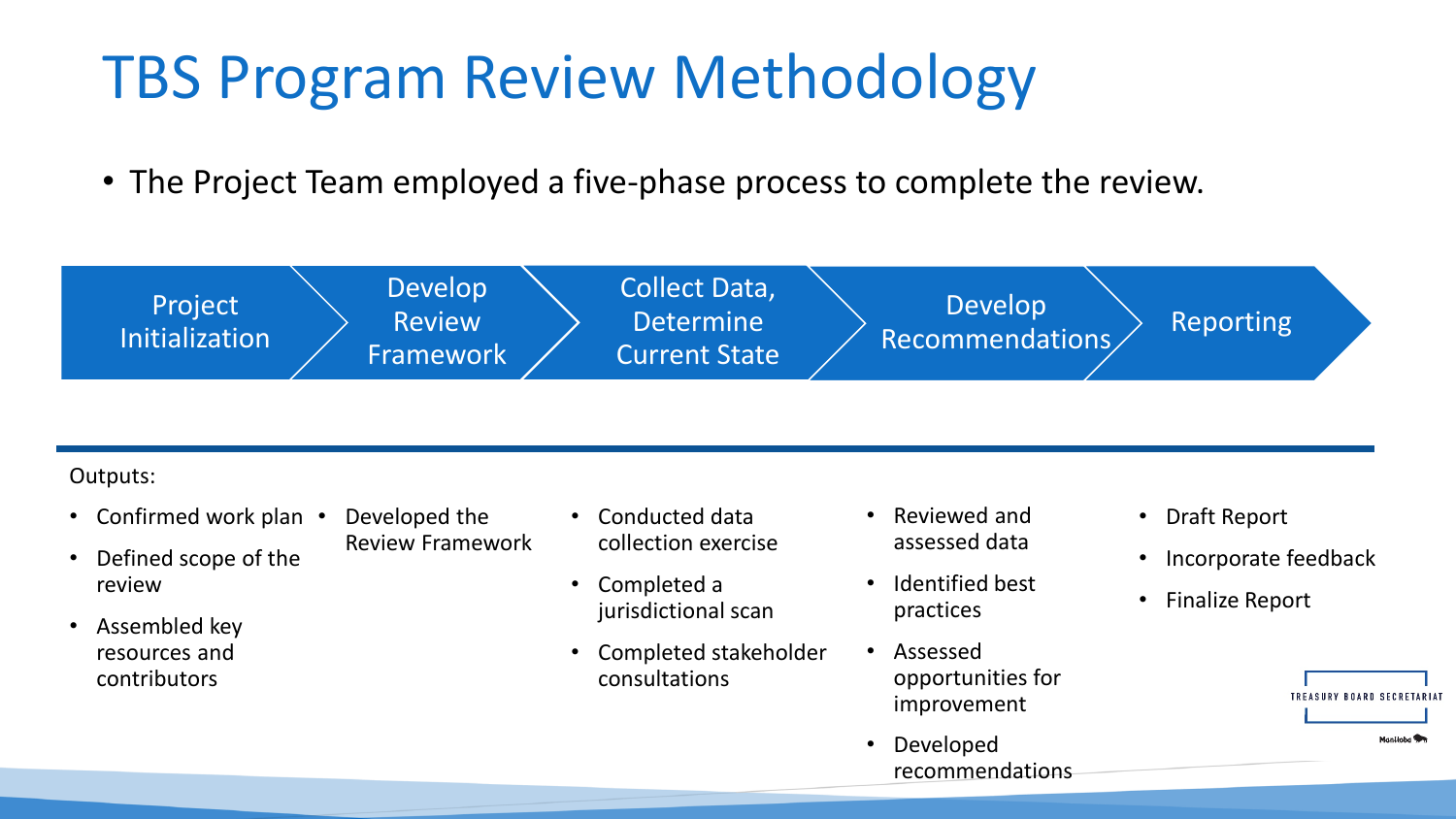### Review Framework

• We used the same Review Framework adopted by TBS for all the program reviews we undertake:

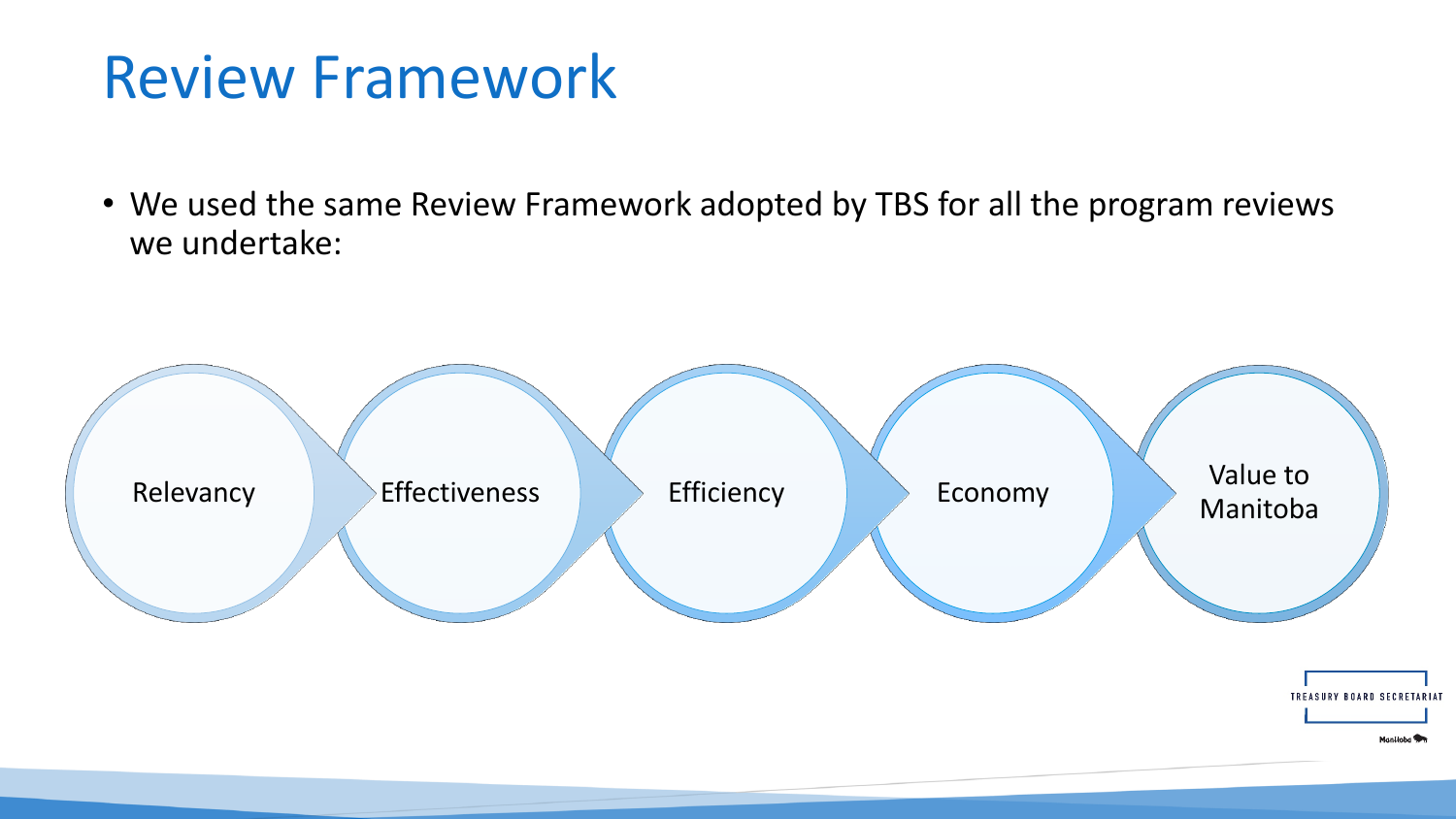# Stakeholder Consultations

- As part of this review, TBS invited a number of Manitoba stakeholders representing urban and rural centres to participate in informal interviews to discuss their perspectives and experiences with respect to Manitoba's zoning and permitting process
- To date, TBS intensively consulted with ~50 individuals over several weeks, representing a variety of private and public sector businesses and organizations including:
- Developers of all sizes, including residential, commercial and infill
- Subject Matter Experts
- Large Corporations
- Construction, Hospitality, Manufacturing, Food Processing and Agribusiness Industries
- Winnipeg Metropolitan Region
- Economic Development Winnipeg
- Engineering Firms
- Trade and Professional Associations
- Construction and Homebuilders Associations
- **Cottagers**
- Project Management Consultants
- Manitoba Hydro
- Office of the Fire Commissioner
- Senior City of Winnipeg Executives, as well Former Employees and Executives
- Manitoba Government public servants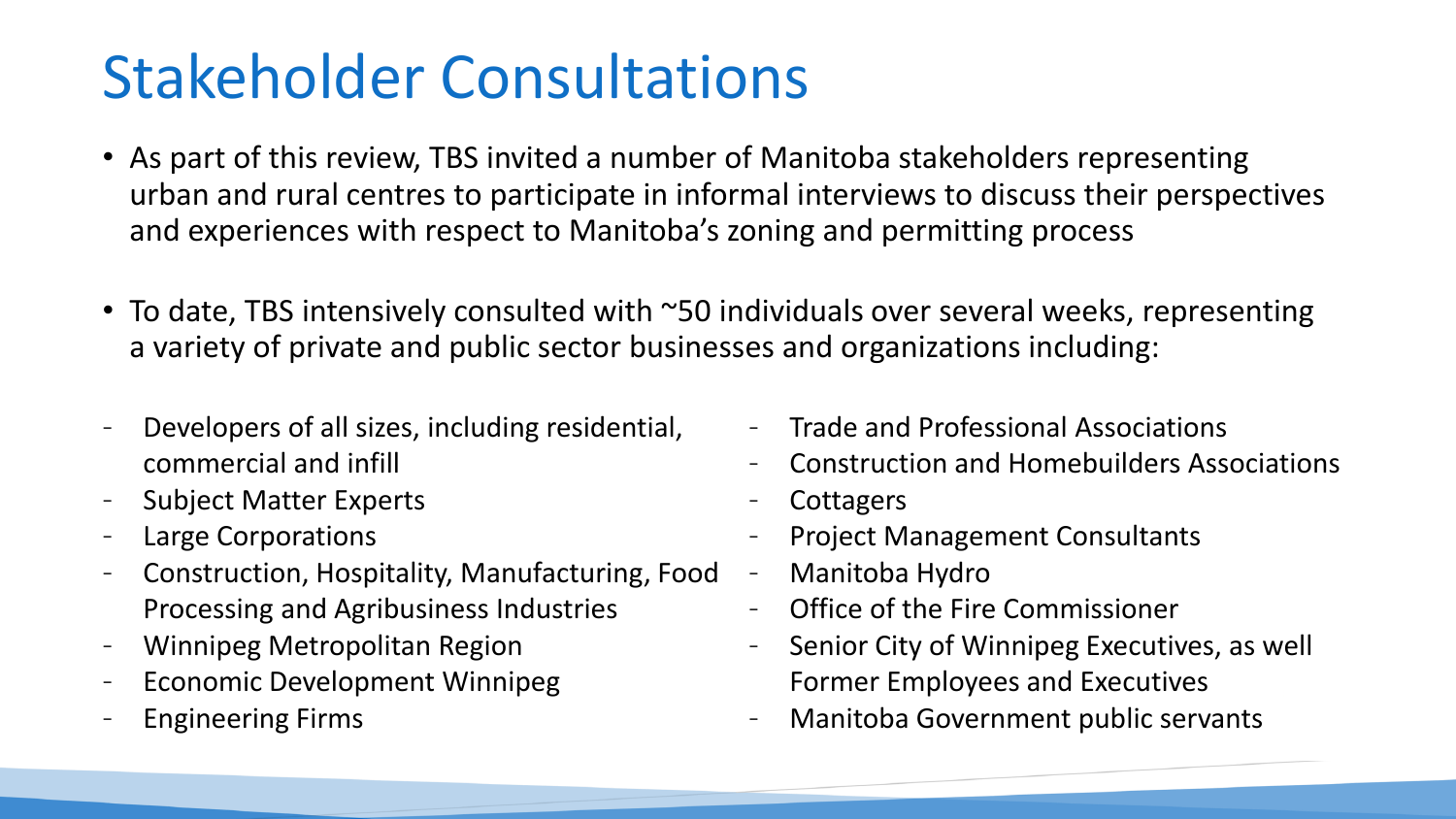### Other Workstreams

- A standard feature in TBS-led program reviews are "jurisdictional scans"
	- In our review of planning, permitting and zoning, we are conducting an extensive analysis of how other jurisdictions organized their regulatory practices – and look for models of "best practices" that could be used in Manitoba
- We have also worked with the Department of Finance, including the Manitoba Bureau of Statistics, to review a large number of existing and external economic models to develop a predictive approach
	- This modeling work is complete, but still undergoing final quality control tests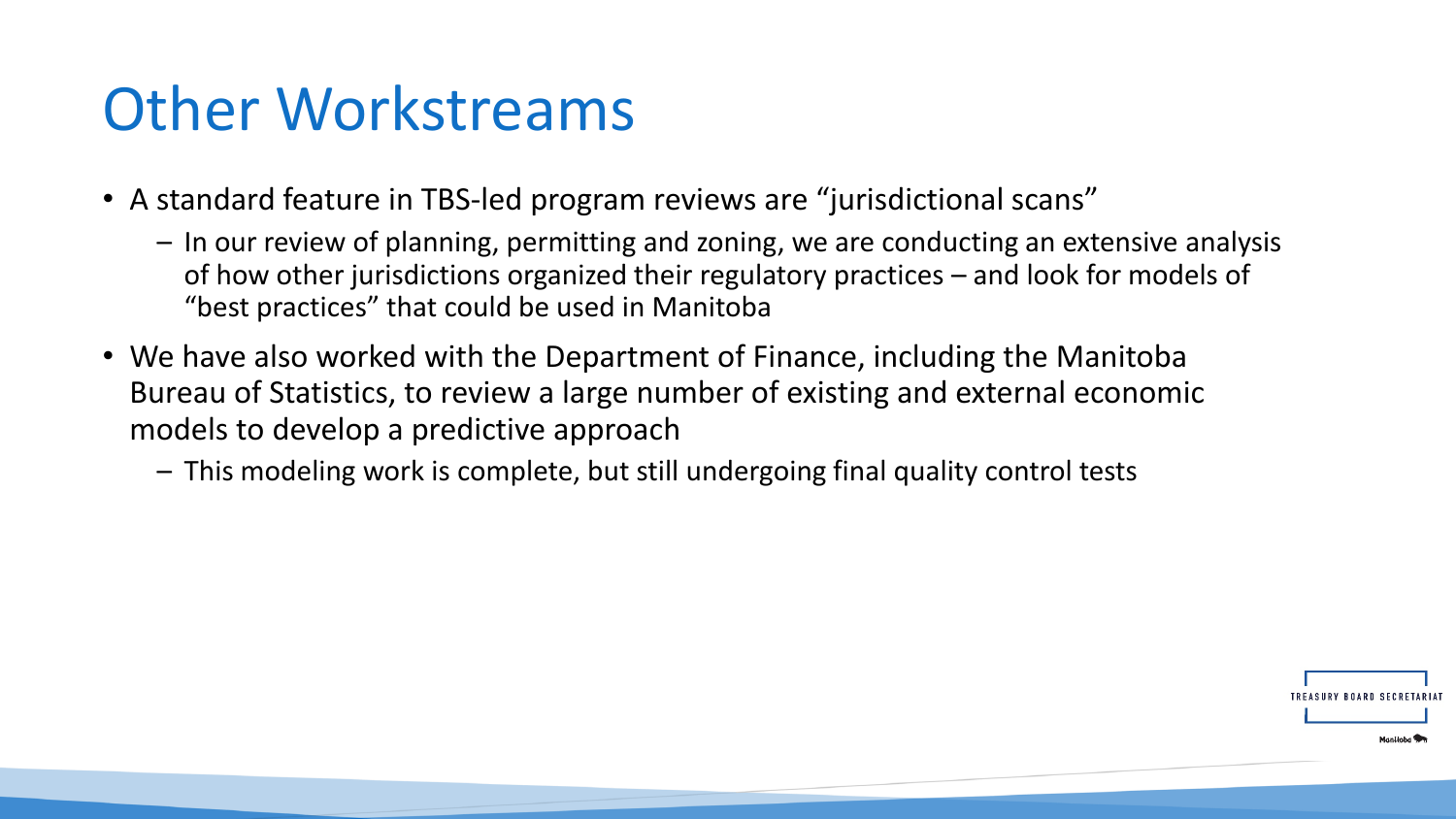# Interim Report

- The TBS report is almost complete
	- While still in draft form, our report is now approaching ~200 pages in length
	- We are in our final "quality control" phase, as well as working with many other public servants to validate the findings and recommendations
	- We intend to deliver the final report to Cabinet next week
- We are developing a number recommendations for the Government of Manitoba to consider
	- Some of these recommendations will be specific actions that can be taken by the Government of Manitoba, while others will be recommendations to engage with stakeholders collaboratively to develop better approaches to development in Manitoba
	- Our recommendations will be finalized in the coming weeks
- We wish to express our appreciation for the ~50 individuals that met with TBS staff to share their expertise and perspectives. Their support was invaluable
	- We are hopeful that the strong collaboration we have received from all of the stakeholders in our program review will continue as we work to finalize our work

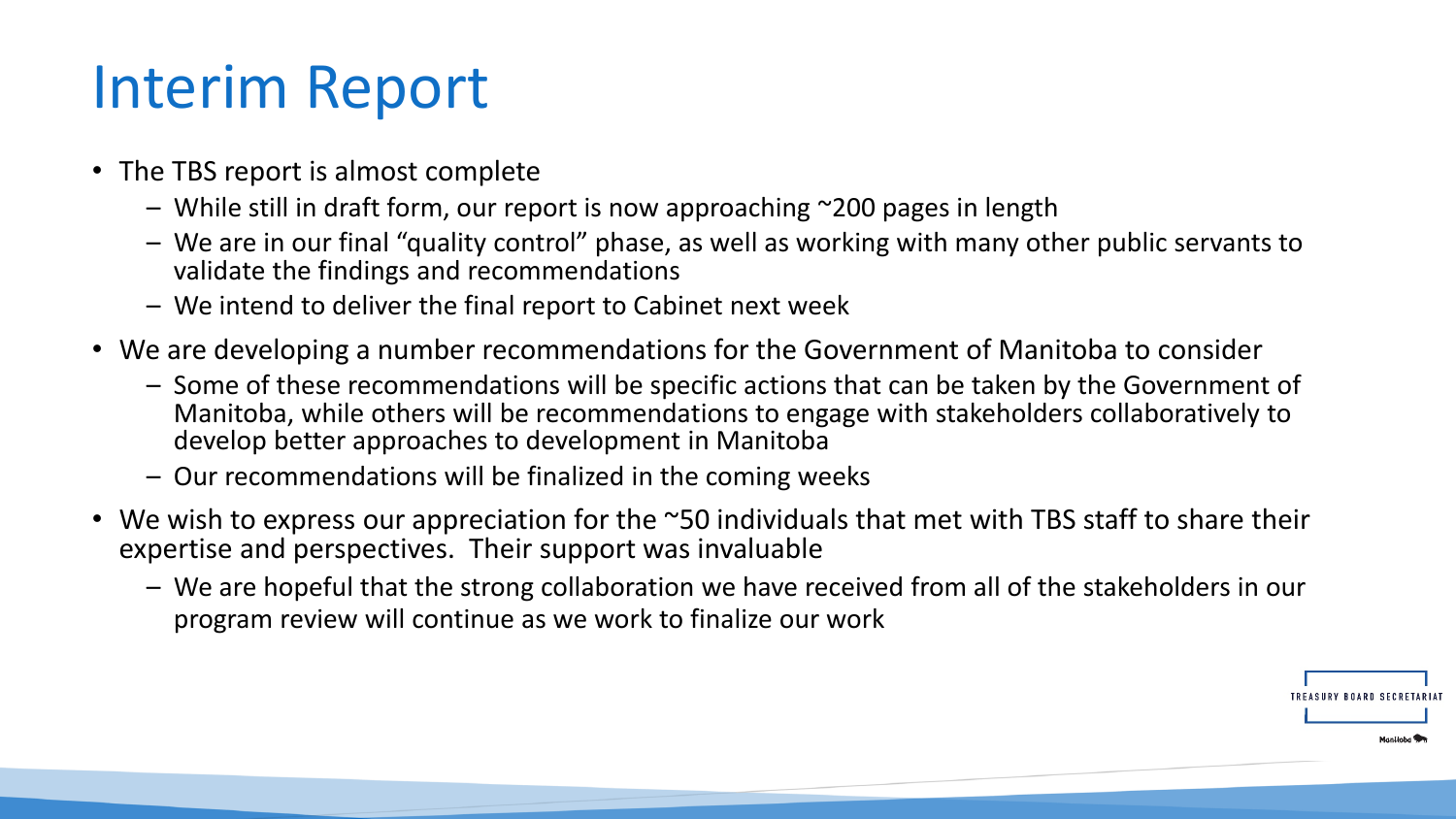#### APPENDIX A

#### TERMS OF REFERENCE

**TREASURY BOARD SECRETARIA** 

Manitoba<sup>9</sup>